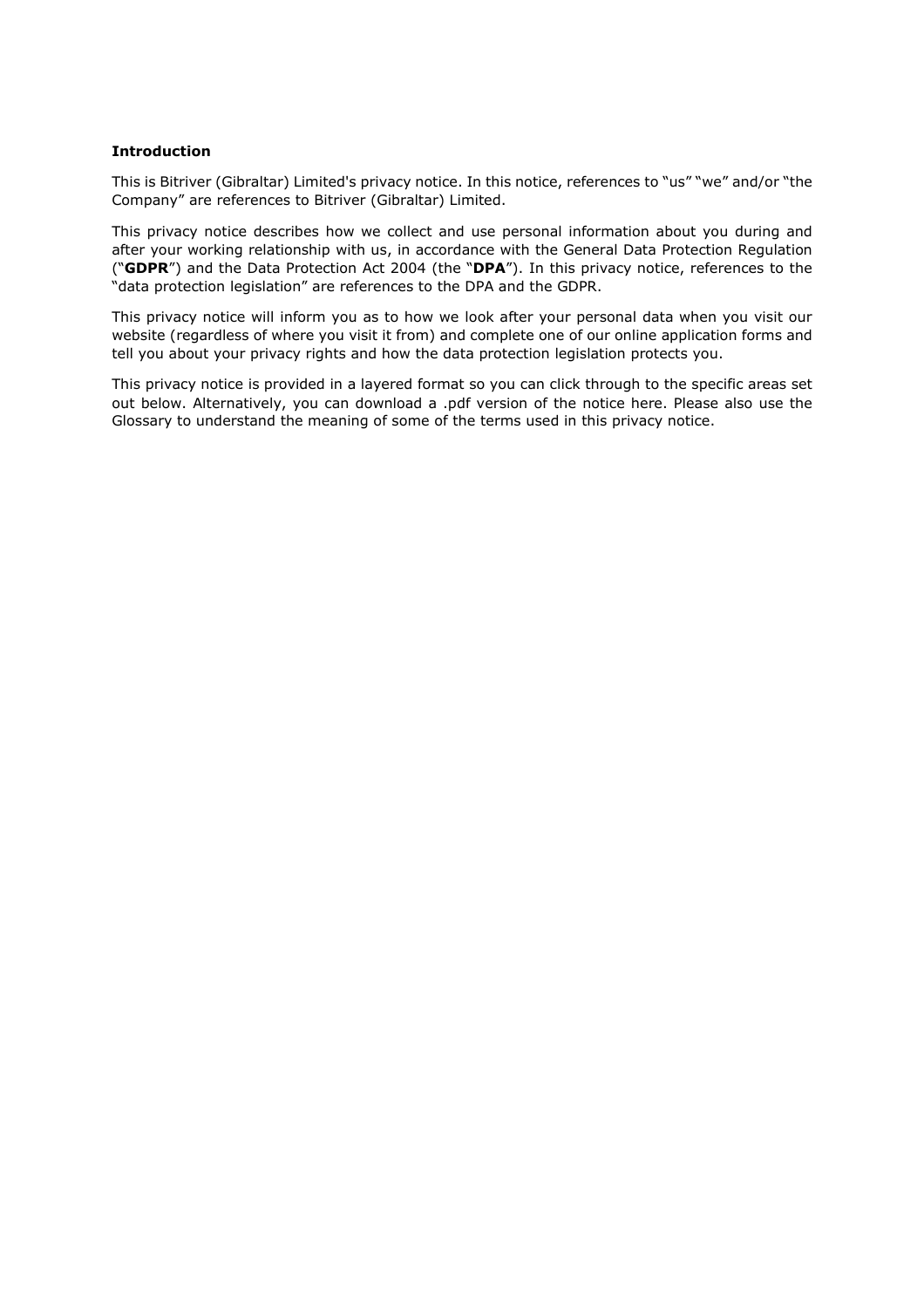- 1. IMPORTANT INFORMATION AND WHO WE ARE
- 2. DATA PROTECTION PRINCIPLES
- 3. THE DATA WE COLLECT ABOUT YOU
- 4. HOW IS YOUR PERSONAL DATA COLLECTED?
- 5. HOW WE USE YOUR PERSONAL DATA
- 6. DISCLOSURES OF YOUR PERSONAL DATA
- 7. INTERNATIONAL TRANSFERS
- 8. DATA SECURITY
- 9. DATA RETENTION
- 10. YOUR LEGAL RIGHTS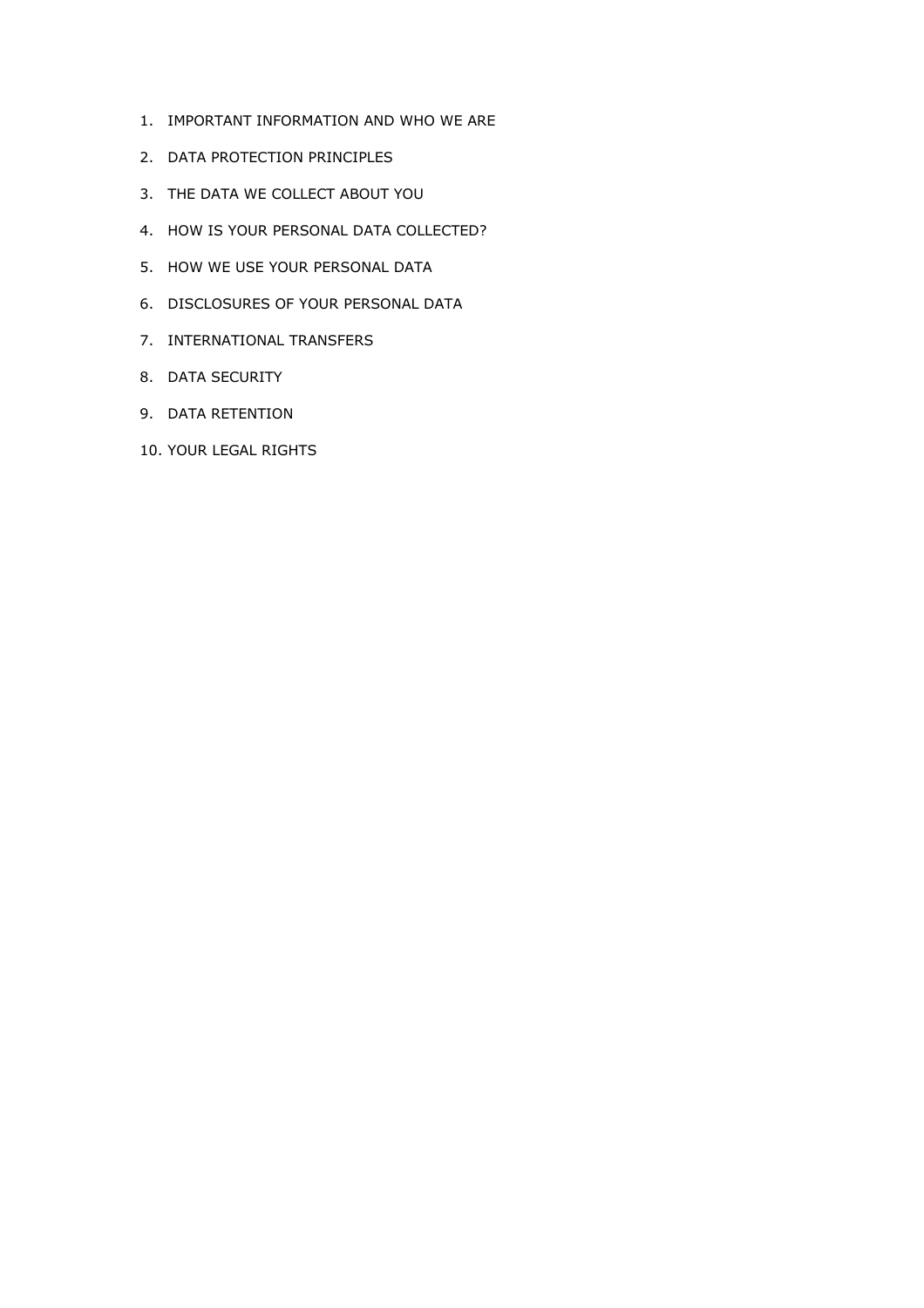### **1. Important information and who we are**

#### **Purpose of this privacy notice**

This privacy notice aims to give you information on how we collect and process your personal data through your use of this website, or your engagement of our services including any data you may provide through this website when you apply to engage us to provide you with our services. This notice applies to anyone who uses our website (irrespective of whether or not your application for our services is successful).

This website is not intended for children and we do not knowingly collect data relating to children.

It is important that you read this privacy notice together with any other privacy notice we may provide on specific occasions when we are collecting or processing personal data about you so that you are fully aware of how and why we are using your data. This privacy notice supplements other notices and privacy notices and is not intended to override them.

### **Controller**

We are a "controller" for the purposes of the data protection legislation. This means that we are responsible for deciding how we hold and use personal information about you. We are required under the data protection legislation to notify you of the information contained in this privacy notice.

### **Contact details**

Our contact details are:

Bitriver (Gibraltar) Limited

2 Irish Town

Gibraltar

GX11 1AA

### **Data Protection Management Team**

If you have any questions about this privacy notice or our privacy practices, please contact in the following ways:

Email address: investors@bitriver.farm

Postal address:

Bitriver (Gibraltar) Limited

2 Irish Town

Gibraltar

GX11 1AA

### **Our Supervisory Authority**

Our supervisory authority is: The Gibraltar Regulatory Authority 2nd floor Eurotowers 4 1 Europort Road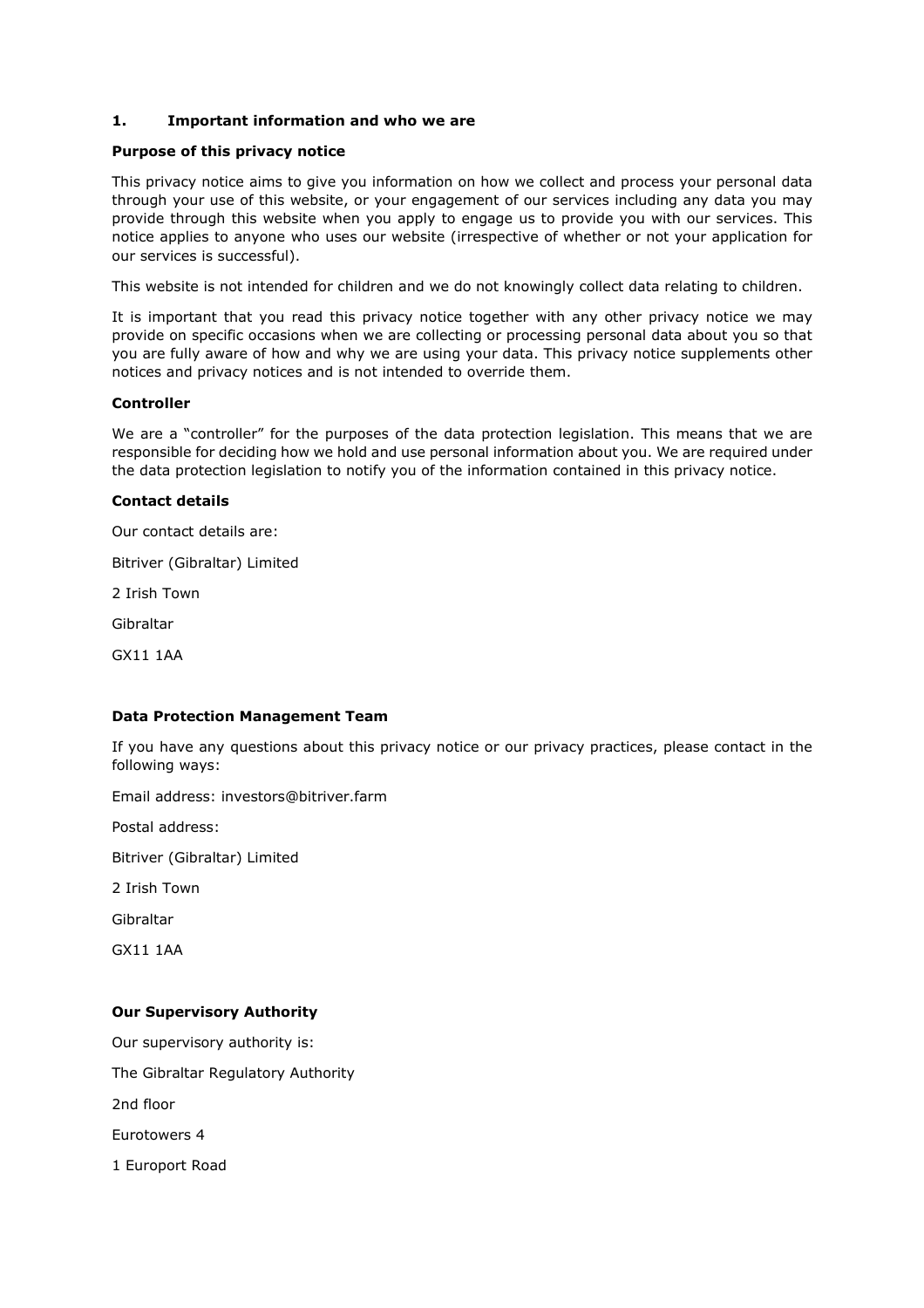Gibraltar

GX11 1AA

Tel: (+350) 20074636

Email: info@gra.gi

Website: https://www.gra.gi/

You have the right to make a complaint at any time to the Gibraltar Regulatory Authority ("**GRA**"), the Gibraltar supervisory authority for data protection issues. We would, however, appreciate the chance to deal with your concerns before you approach the GRA so please contact us in the first instance.

### **Changes to the privacy notice and your duty to inform us of changes**

We keep our privacy notice under regular review. We reserve the right to update this privacy notice at any time, and we will provide you with a new privacy notice when we make any substantial updates. This version was last updated on [\*].

It is important that the personal data we hold about you is accurate and current. Please keep us informed if your personal data changes during your relationship with us.

### **Third-party links**

This website may include links to third-party websites, plug-ins and applications. Clicking on those links or enabling those connections may allow third parties to collect or share data about you. We do not control these third-party websites and are not responsible for their privacy statements. When you leave our website, we encourage you to read the privacy notice of every website you visit.

## **2. Data Protection Principles**

The following are the basic principles that set out our core obligations to you as a controller of your personal information. These principles provide that the personal information we hold about you must be:

- used lawfully, fairly and in a transparent way.
- collected only for valid legitimate purposes that we have clearly explained to you and not used in any way that is incompatible with those purposes.
- adequate and relevant to the purposes we have told you about and limited only to those purposes.
- accurate and, where necessary, kept up to date.
- kept only as long as necessary for the purposes we have told you about.
- kept securely and processed in a manner which provides for such appropriate security.

## **3. The data we collect about you**

Personal data, or personal information, means any information about an individual from which that person can be identified. It does not include data where the identity has been removed (anonymous data).

We may collect, use, store and transfer different kinds of personal data about you which we have grouped together as follows: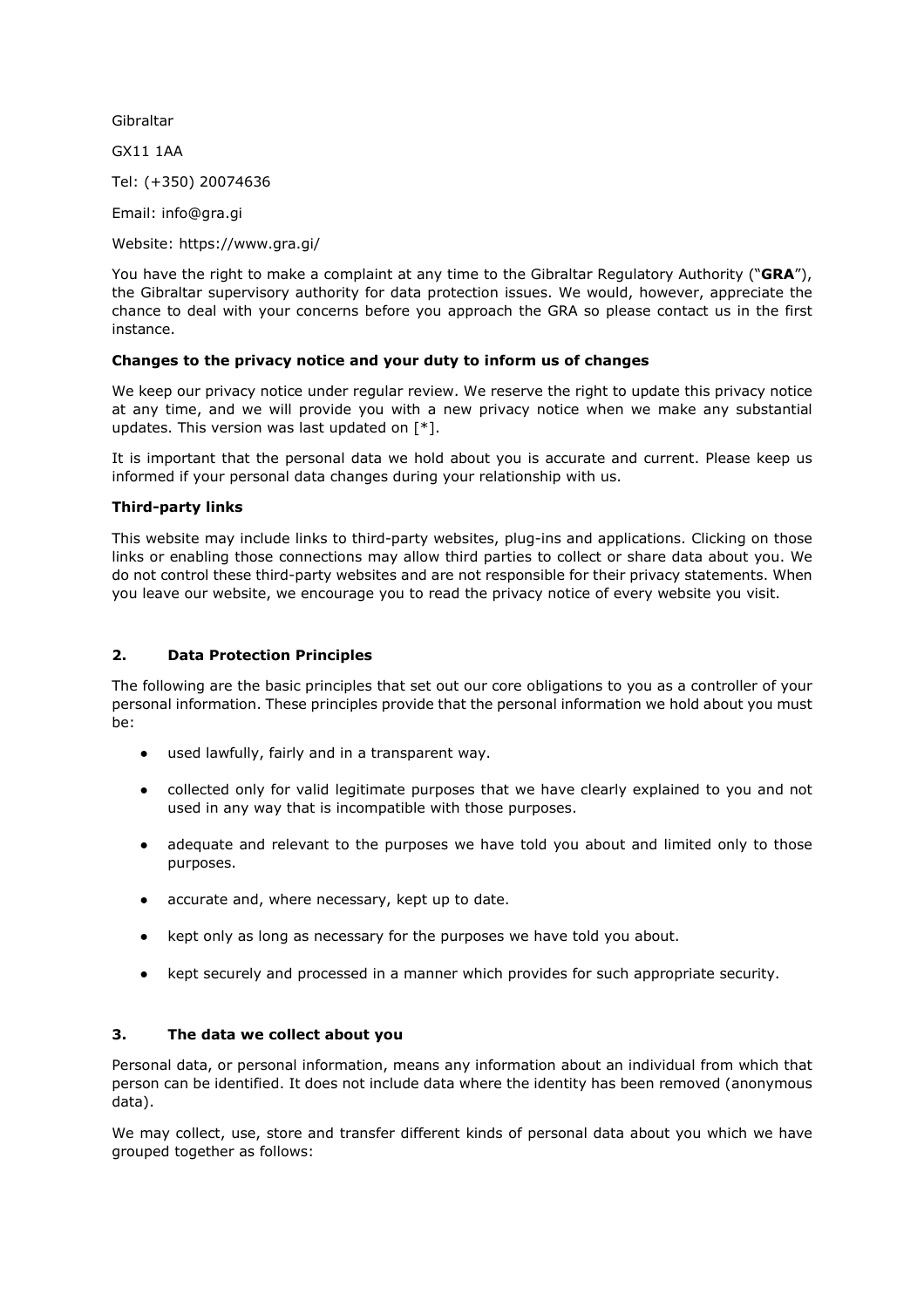- Identity Data includes first name, maiden name, last name, username or similar identifier, marital status, title, date of birth, passport/ID card (or similar form of identification), photographic identification and gender.
- Contact Data includes billing address, delivery address, email address, and telephone numbers.
- Financial Data includes bank account, employment and employment history, source of funds, and payment card details.
- Transaction Data includes details about payments to and from you in connection with the services rendered by us.
- Technical Data includes internet protocol (IP) address, your login data, browser type and version, time zone setting and location, browser plug-in types and versions, operating system and platform, and other technology on the devices you use to access this website.
- Usage Data includes information about how you use our website, products and services.

### **Special Categories of Personal Data**

There are certain types of more sensitive personal data which require a higher level of protection, such as information about a person's health or sexual orientation - these are Special Categories of Personal Data. Information about criminal convictions also warrants this higher level of protection.

Whilst we do not habitually collect any Special Categories of Personal Data about you, we may occasionally seek to obtain information on any health issues which you have as a means of understanding whether and how it would affect your ability to comply with your obligations with us. We do not collect any information about criminal convictions and offences.

### **If you fail to provide personal data**

You are not obliged to provide us with any personal data. However, where we need to collect personal data by law, or under the application form, or under the terms of a contract we have with you, and you fail to provide that data when requested, we may not be able to process your application, perform the contract we have or are trying to enter into with you. In this case, we may have to cancel a product or service you have with us but we will notify you if this is the case at the time.

### **4. How is your personal data collected?**

We use different methods to collect data from and about you including through:

- Our website;
- When we contact you via email to provide further information;
- give us feedback or contact us.
- Automated technologies or interactions. As you interact with our website, we will automatically collect Technical Data about your equipment, browsing actions and patterns. We collect this personal data by using cookies and other similar technologies.
- Third parties or publicly available sources. We will receive personal data about you from various third parties as set out below:
- Contact, Financial and Transaction Data from providers of technical, payment and delivery services such as payment services providers.

### **5. How we use your personal data**

We will only use your personal data when the law allows us to. Most commonly, we will use your personal data in the following circumstances:

● Where we need to perform the contract for the provision of our services to you.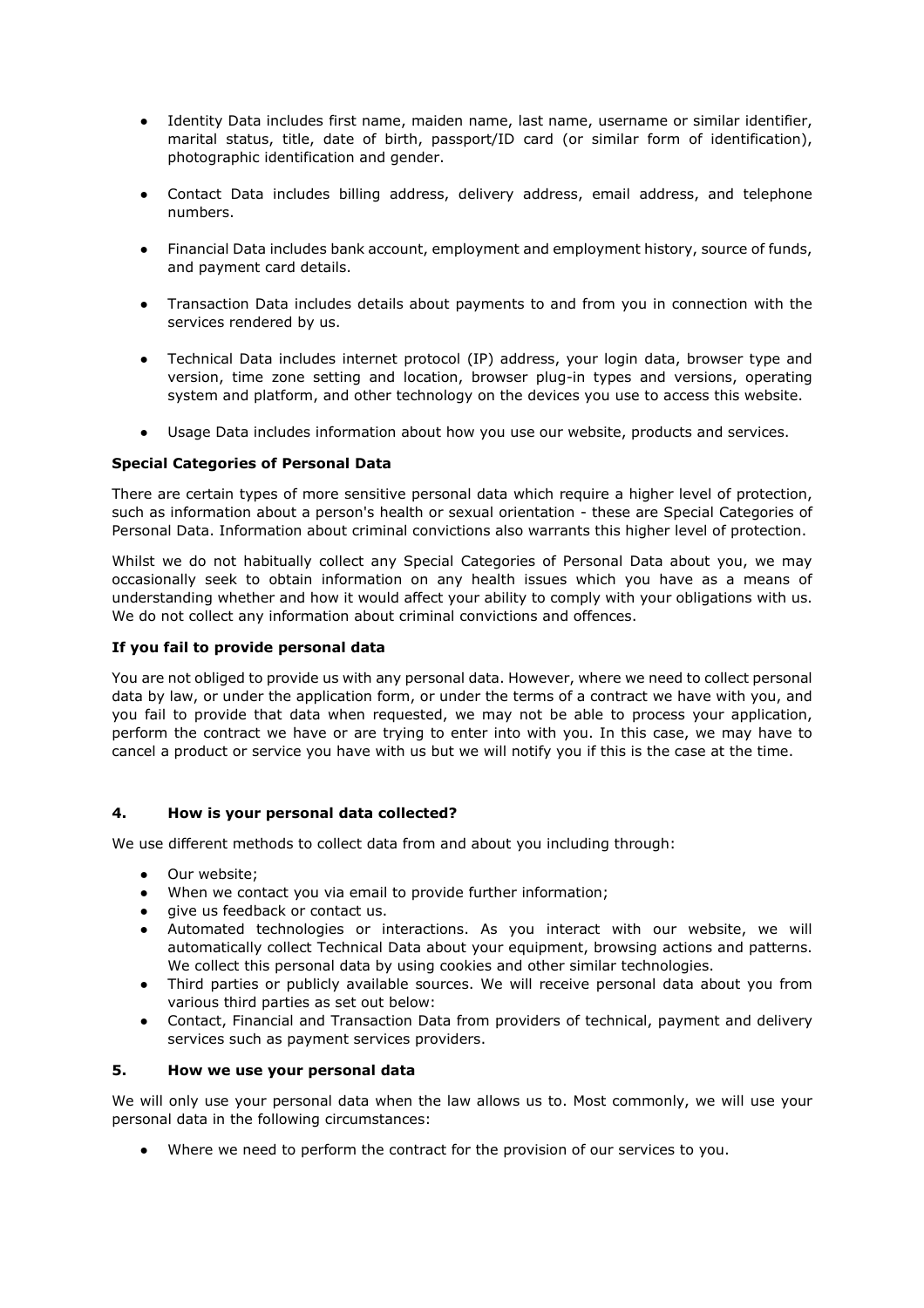- Where it is necessary for our legitimate interests (or those of a third party) and your interests and fundamental rights do not override those interests.
- Where we need to comply with a legal obligation (such as compliance with laws or a court order).

### **Consent**

Generally, we do not rely on consent as a legal basis for processing your personal data although we will get your consent before sending third party direct marketing communications to you via email or text message. In limited circumstances, we may approach you for your written consent to allow us to process certain data. If we do so, we will provide you with full details of the information that we would need and the reason we need it, so that you can carefully consider whether you wish to provide your consent.

You are not obliged to provide consent and it is not a condition of your contract with us that you agree to any request for consent from us. In the event that you do provide your consent to any processing, you may withdraw that consent at any time after that.

You have the right to withdraw consent to at any time by contacting us.

### **Purposes for which we will use your personal data**

We have set out below, in a table format, a description of all the ways we plan to use your personal data, and which of the legal bases we rely on to do so. We have also identified what our legitimate interests are where appropriate. Please note that this list is not intended to be exhaustive and is subject to change from time to time, in accordance with any changes in our relationship with you or any changes in the law.

Note that we may process your personal data for more than one lawful ground depending on the specific purpose for which we are using your data. Please contact us if you need details about the specific legal ground, we are relying on to process your personal data where more than one ground has been set out in the table below.

| <b>Purpose/Activity</b>                    | Type of data                                                                   | Lawful<br>basis<br>for<br>processing<br>including basis of legitimate interest                                                                               |
|--------------------------------------------|--------------------------------------------------------------------------------|--------------------------------------------------------------------------------------------------------------------------------------------------------------|
| register<br>To<br>you as a new<br>customer | (a) Identity<br>(b) Contact<br>(c) Financial                                   | (a) legal obligation - complying<br>with<br>customer due diligence protocols.<br>(b) entering into a contract with you for<br>the provision of our services. |
| To provide our services to you:            | (a) Identity<br>(b) Contact<br>(c) Financial<br>(d) Transaction<br>(e) Profile | (a) Performance of a contract with you<br>(b)<br>Necessary for our<br>legitimate<br>interests (to recover debts due to us)                                   |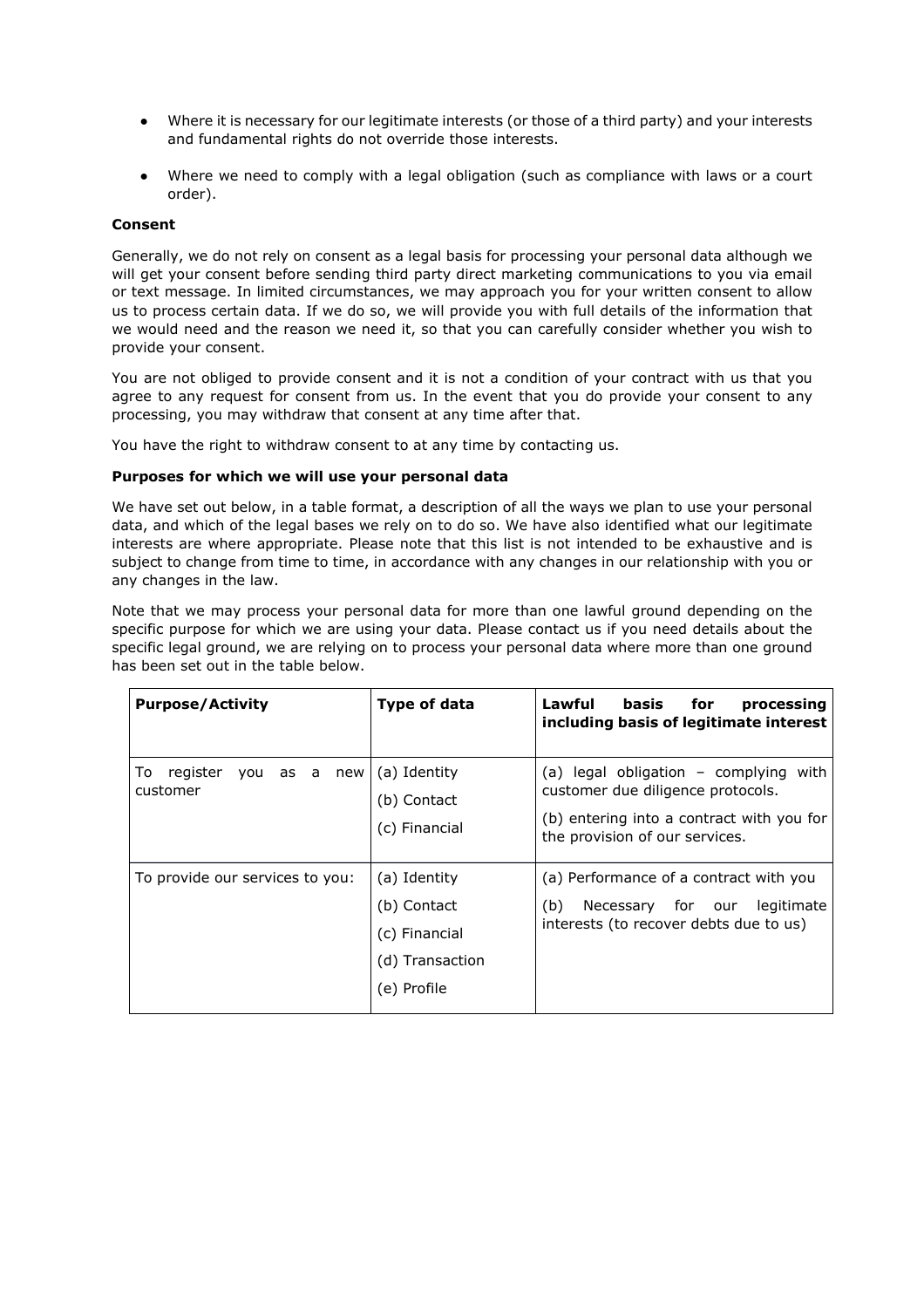| To manage our relationship with<br>you which will include:<br>(a) Notifying you about changes<br>to our terms or privacy notice;<br>(b) Asking you to leave a review<br>or take a survey; and<br>(f)<br>contacting<br>and<br>you<br>correspondence.                                                                                                                                                        | (a) Identity<br>(b) Contact<br>(c) Financial<br>(d) Transaction<br>(e) Profile | (a) Performance of a contract with you<br>(b) Necessary to comply with a legal<br>obligation<br>(c) Necessary for our legitimate interests<br>(to:<br>keep our records updated and<br>i.<br>to study how customers use<br>our products/services;<br>ii.<br>to keep our records updated;).                   |
|------------------------------------------------------------------------------------------------------------------------------------------------------------------------------------------------------------------------------------------------------------------------------------------------------------------------------------------------------------------------------------------------------------|--------------------------------------------------------------------------------|-------------------------------------------------------------------------------------------------------------------------------------------------------------------------------------------------------------------------------------------------------------------------------------------------------------|
| To allow us to contact you for<br>research purposes so that we<br>better<br>understand<br>can<br>our<br>how they<br>services and<br>are<br>perceived<br>by<br>our<br>customers. Such<br>communication<br>will<br>be<br>for<br>will<br>research only<br>and<br>not<br>contain any marketing. We will<br>offer you the opportunity to opt-<br>out of future research in any<br>communication we send to you. | (a) Identity<br>(b) Contact<br>(c) Financial<br>(d) Transaction<br>(e) Profile | Necessary for our legitimate interests (to<br>assess the performance of the provision<br>of our own services and how to improve<br>or otherwise change working practices<br>with a view to providing such services to<br>all customers).                                                                    |
| Preparation of accounts and<br>financial reporting.                                                                                                                                                                                                                                                                                                                                                        | (a) Transaction                                                                | (a) Necessary to comply with a legal<br>obligation                                                                                                                                                                                                                                                          |
| Preparation and publication of<br>promotional material.                                                                                                                                                                                                                                                                                                                                                    | (a) Identity<br>(b) Transaction<br>(c) Profile                                 | (a) Necessary for our legitimate interests<br>(to promote the services provided by us<br>by way of business)<br>(b) Consent                                                                                                                                                                                 |
| To administer and protect our $\int$ (a) Identity<br>and this website<br>business<br>(including troubleshooting, data<br>analysis,<br>testing,<br>system<br>maintenance, support, reporting<br>and hosting of data)                                                                                                                                                                                        | (b) Contact<br>(c) Technical                                                   | (a) Necessary for our legitimate interests<br>(for running our business, provision of<br>administration and IT services, network<br>security, to prevent fraud and in the<br>context of a business reorganisation or<br>group restructuring exercise)<br>(b) Necessary to comply with a legal<br>obligation |

## **Direct Marketing**

We may use your Identity, Contact, Technical and Profile Data to form a view on what we think you may want or need, or what may be of interest to you. This is how we decide which products, services and offers may be relevant for you. You may receive marketing communications from us if you have requested information from us or purchased services from us and you have not opted out of receiving that marketing.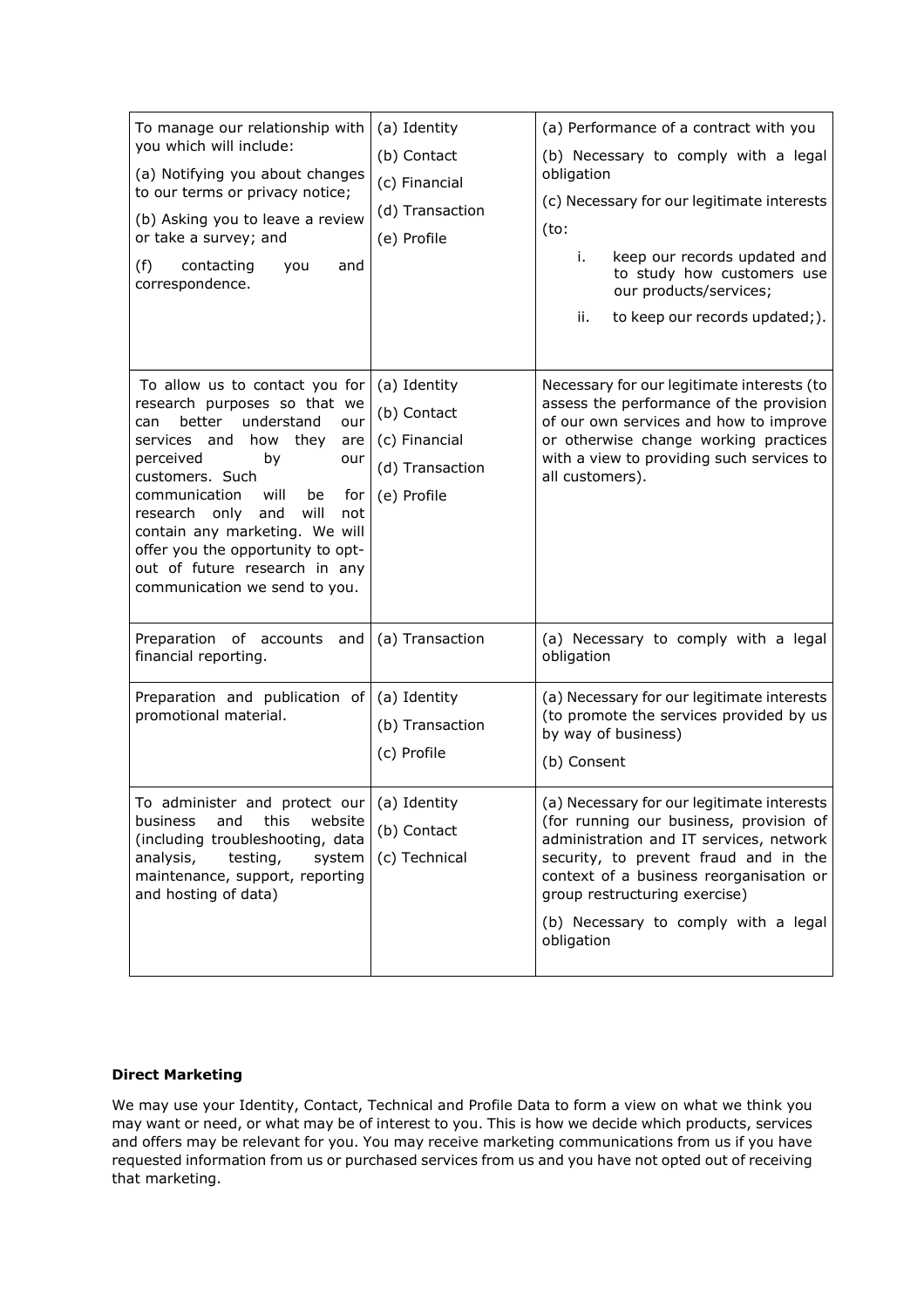# **Opting out**

You can ask us to stop sending you marketing messages at any time by logging into our website and checking or unchecking relevant boxes to adjust your marketing preferences.

### **Cookies**

You can set your browser to refuse all or some browser cookies, or to alert you when websites set or access cookies. If you disable or refuse cookies, please note that some parts of this website may become inaccessible or not function properly.

### **Change of purpose**

We will only use your personal data for the purposes for which we collected it, unless we reasonably consider that we need to use it for another reason and that reason is compatible with the original purpose. If you wish to get an explanation as to how the processing for the new purpose is compatible with the original purpose, please contact us.

If we need to use your personal data for an unrelated purpose, we will notify you and we will explain the legal basis which allows us to do so.

Please note that we may process your personal data without your knowledge or consent, in compliance with the above rules, where this is required or permitted by data protection legislation.

### **6. Disclosures of your personal data**

We may share your personal data with the parties set out below for the purposes set out in the table (Purposes for which we will use your personal data) above.

Such third parties can include (please note that this list is not exhaustive):

- third parties providing services to Bitriver (Gibraltar) Limited (for example, payment services providers, self-employed individuals providing administrative services, market researchers, third party providing payroll services, third party service providers providing IT and system administration services.
- Regulators or public bodies such as the Income Tax office and other relevant authorities.
- Third parties to whom we may choose to sell, transfer or merge parts of our business or our assets.

We require all third parties to respect the security of your personal data and to treat it in accordance with the law. We do not allow our third-party service providers to use your personal data for their own purposes and only permit them to process your personal data for specified purposes and in accordance with our instructions.

### **7. International transfers**

We share your personal data with third parties that are based outside of the European Economic Area (EEA).

In circumstances where we do transfer your personal data outside of the EEA, we will ensure that a similar degree of protection is afforded to your personal data by ensuring that at least one of the following safeguards are in place:

- we will only transfer your personal data to countries that have been deemed to provide an adequate level of protection for personal data by the European Commission. For further details, see European Commission: Adequacy of the protection of personal data in non-EU countries.
- the use of specific contracts approved by the European Commission which give personal data the same protection it has in Europe. For further details, see European Commission: Model contracts for the transfer of personal data to third countries.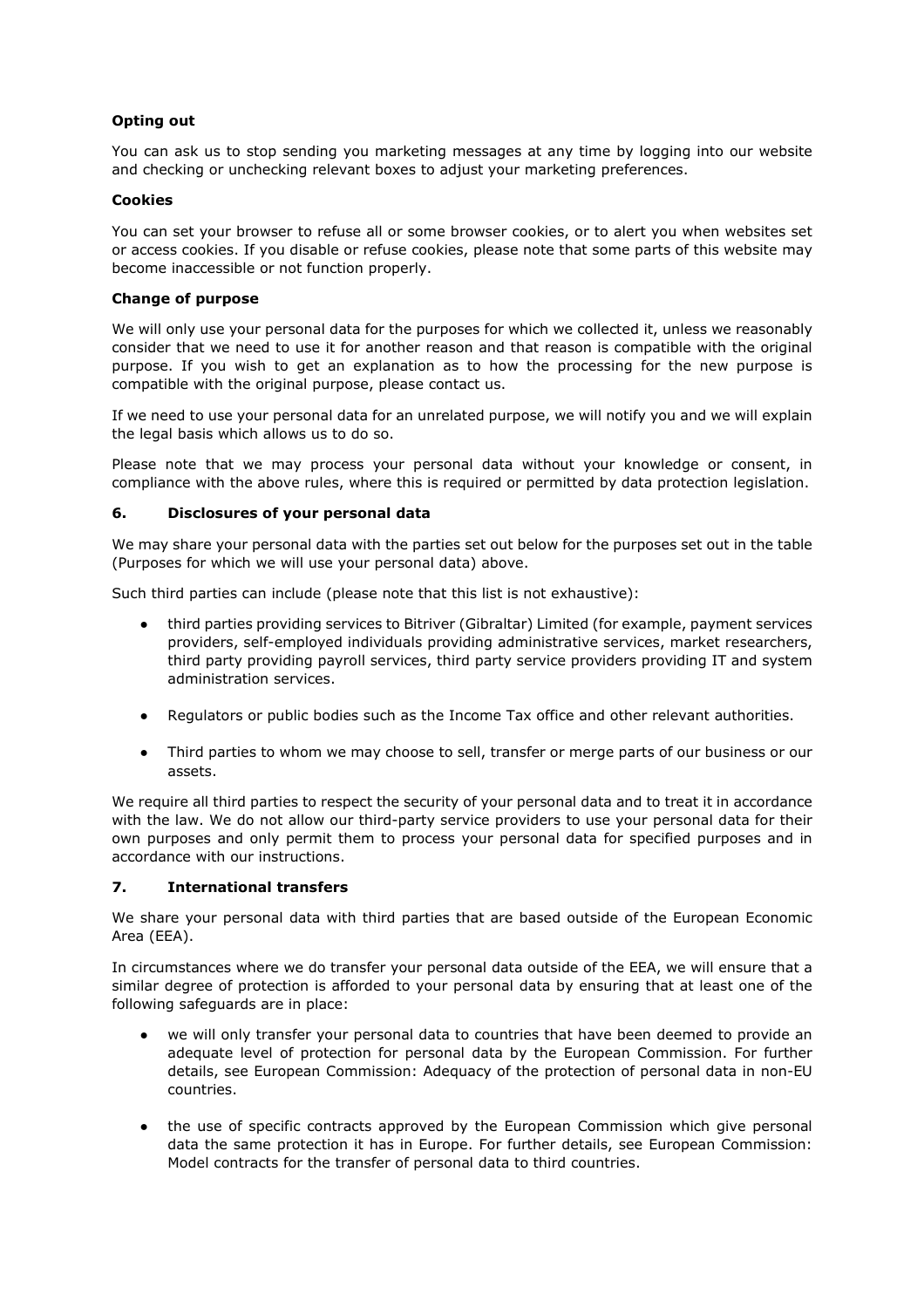The type of safeguard will vary in respect of each transfer outside of the EEA (if any) and the appropriate measure will be considered on a case by case basis.

Please contact us if you want further information on the specific mechanism used by us when transferring your personal data out of the EEA.

### **8. Data security**

We have put in place appropriate security measures to prevent your personal data from being accidentally lost, used or accessed in an unauthorised way, altered or disclosed. In addition, we limit access to your personal data to those employees, agents, contractors and other third parties who have a business need to know. They will only process your personal data on our instructions and they are subject to a duty of confidentiality.

We have put in place procedures to deal with any suspected personal data breach and will notify you and any applicable regulator of a breach where we are legally required to do so.

### **9. Data retention**

How long will you use my personal data for?

We will only retain your personal data for as long as reasonably necessary to fulfil the purposes we collected it for, including for the purposes of satisfying any legal, regulatory, tax, accounting or reporting requirements. We may retain your personal data for a longer period in the event of a complaint or if we reasonably believe there is a prospect of litigation in respect to our relationship with you.

We operate a base retention period of 7 years following the termination of our contract with you. However, we may also consider the amount, nature and sensitivity of the personal data, the potential risk of harm from unauthorised use or disclosure of your personal data, the purposes for which we process your personal data and whether we can achieve those purposes through other means, and the applicable legal, regulatory, tax, accounting or other requirements for exceptional circumstances.

In some circumstances we will anonymise your personal data (so that it can no longer be associated with you) for research or statistical purposes, in which case we may use this information indefinitely without further notice to you.

### **10. Your legal rights**

Under certain circumstances, by law you have the right to:

- Request access to your personal data (commonly known as a "data subject access request"). This enables you to receive a copy of the personal data we hold about you and to check that we are lawfully processing it.
- Request correction of the personal data that we hold about you. This enables you to have any incomplete or inaccurate data we hold about you corrected, though we may need to verify the accuracy of the new data you provide to us.
- Request erasure of your personal data. This enables you to ask us to delete or remove personal data where there is no good reason for us continuing to process it. You also have the right to ask us to delete or remove your personal data where you have successfully exercised your right to object to processing (see below), where we may have processed your information unlawfully or where we are required to erase your personal data to comply with local law. Note, however, that we may not always be able to comply with your request of erasure for specific legal reasons which will be notified to you, if applicable, at the time of your request.
- Object to processing of your personal data where we are relying on a legitimate interest (or those of a third party) and there is something about your particular situation which makes